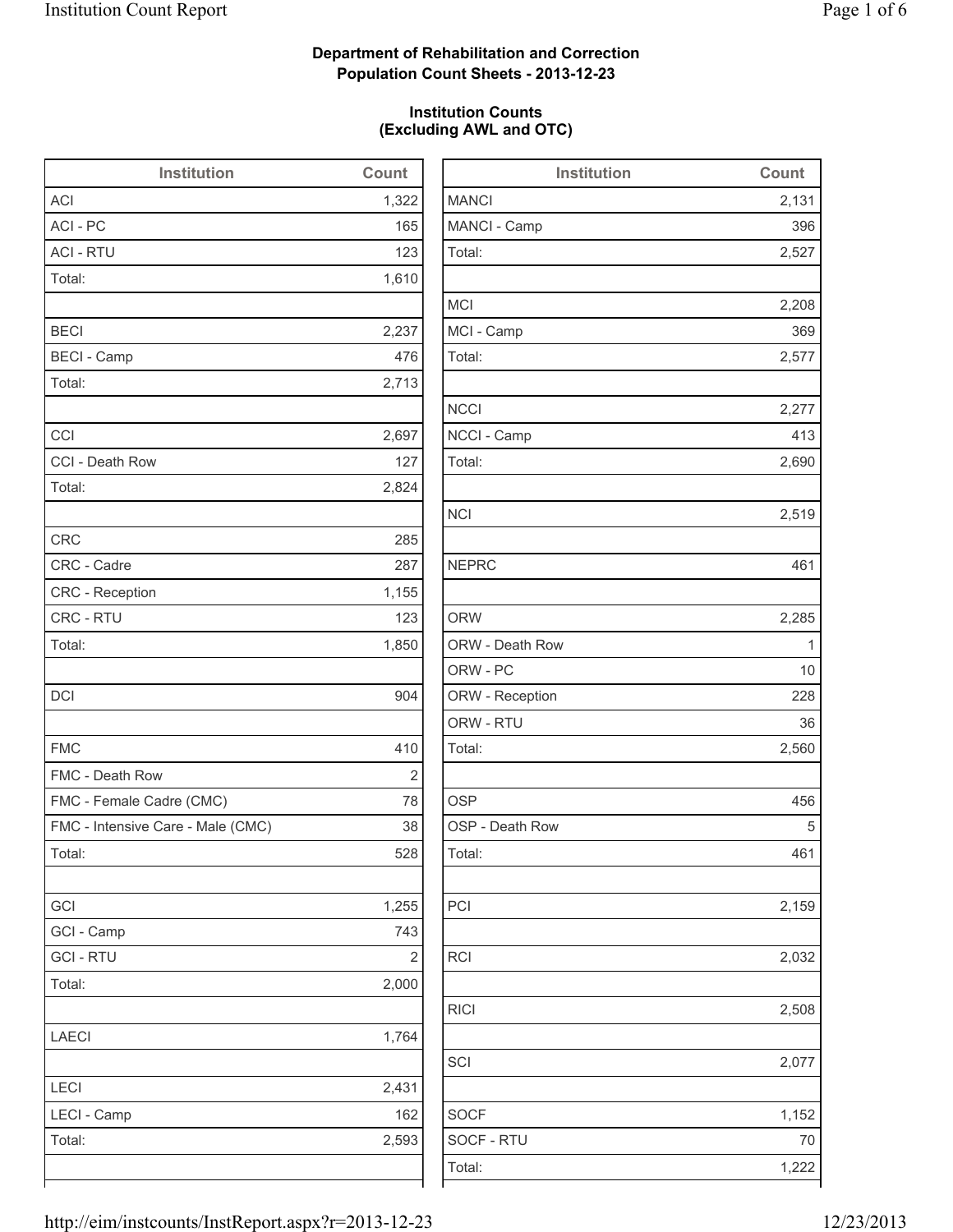## Institution Count Report Page 2 of 6

| <b>LOCI</b>              | 2,279 |
|--------------------------|-------|
|                          |       |
| <b>LORCI</b>             | 259   |
| <b>LORCI - Cadre</b>     | 235   |
| <b>LORCI - Reception</b> | 825   |
| Total:                   | 1,319 |
|                          |       |
| <b>MACI</b>              | 1,042 |
| <b>MACI - Minimum</b>    | 1,271 |
| MACI - Youth             | 17    |
| Total:                   | 2,330 |

|                | <b>Total Population:</b> | 50,592 |
|----------------|--------------------------|--------|
|                |                          |        |
| Total:         |                          | 1,415  |
| <b>WCI-RTU</b> |                          | 50     |
| <b>WCI</b>     |                          | 1,365  |
|                |                          |        |
| <b>TOCI</b>    |                          | 1,148  |
|                |                          |        |
| Total:         |                          | 1,522  |
| TCI - Camp     |                          | 433    |
| <b>TCI</b>     |                          | 1,089  |

\* The Total Population includes 37 Offenders with Reason Codes 30 & 31. \*\* The Total Population includes 26 Offenders with Reason Code 0A.

#### **Male Population by Security Level (Include AWL and Exclude OTC)**

|                        |                   | ,           |                |          |              |
|------------------------|-------------------|-------------|----------------|----------|--------------|
| <b>Security Level</b>  |                   | <b>Body</b> | <b>AWL</b>     | $(-OTC)$ | <b>Total</b> |
| Total Level 5          |                   | 113         | $\overline{2}$ | 2        | 113          |
| Total Level 4          |                   | 1,788       | 18             | 17       | 1,789        |
| Total Level 3          |                   | 11,462      | 133            | 99       | 11,496       |
| Total Level 2          |                   | 17,352      | 209            | 129      | 17,432       |
| Total Level 1          |                   | 15,661      | 211            | 119      | 15,753       |
| <b>Total Death Row</b> |                   | 134         | 5              | 3        | 136          |
|                        | <b>Total Male</b> | 46,510      | 578            | 369      | 46,719       |

### **Female Population by Institution (Include AWL and Exclude OTC)**

|                          | $(1101440)$ and $2101440$ and $0.9$ |             |          |              |
|--------------------------|-------------------------------------|-------------|----------|--------------|
| Institution              | <b>Body</b>                         | <b>AWL</b>  | $(-OTC)$ | <b>Total</b> |
| <b>DCI</b>               | 904                                 | 12          | 5        | 911          |
| <b>FMC</b>               | 5                                   | 5           |          | 9            |
| FMC - Female Cadre (CMC) | 78                                  | 1           | 0        | 79           |
| <b>NEPRC</b>             | 461                                 | 11          | 7        | 465          |
| <b>ORW</b>               | 2,285                               | 60          | 27       | 2,318        |
| <b>ORW - Death Row</b>   |                                     | 0           | 0        | 1            |
| ORW - PC                 | 10                                  | $\mathbf 0$ | 0        | 10           |
| ORW - Reception          | 228                                 | 0           | 0        | 228          |
| ORW - RTU                | 36                                  | 0           | 0        | 36           |
| <b>Total Female</b>      | 4,008                               | 89          | 40       | 4,057        |
| <b>Total Population:</b> | 50,518                              | 667         | 409      | 50,776       |

### **Male Population by Institution: Security Level 5 (Include AWL and Exclude OTC)**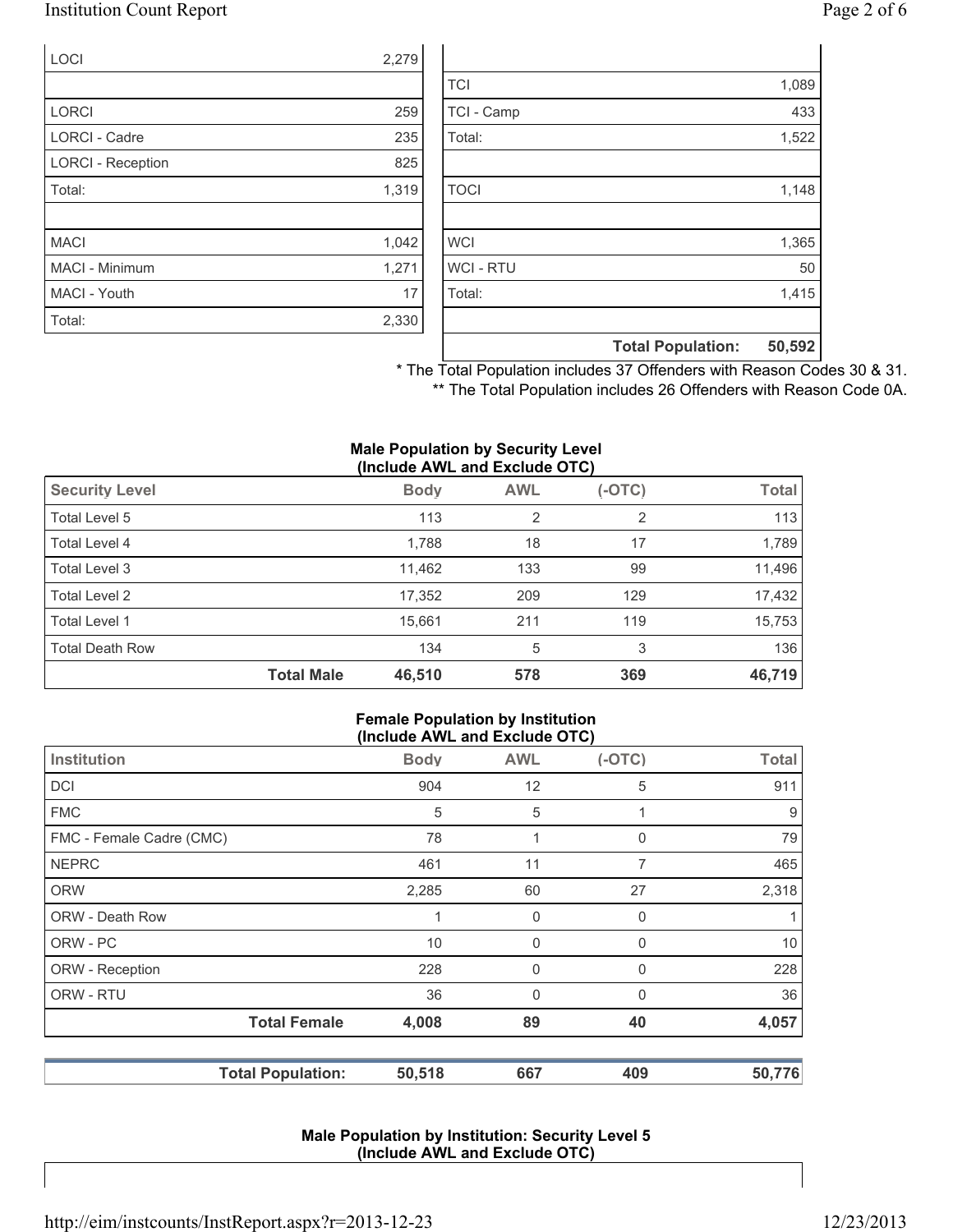# Institution Count Report Page 3 of 6

| Institution          | <b>Body</b> | <b>AWL</b> | $(-OTC)$ | Total            |
|----------------------|-------------|------------|----------|------------------|
| <b>OSP</b>           | 110         |            |          | 110 <sup>1</sup> |
| <b>SOCF</b>          |             |            |          |                  |
| <b>Total Level 5</b> | 113         |            |          | 113              |

## **Male Population by Institution: Security Level 4 (Include AWL and Exclude OTC)**

| Institution              |                      | . <del>.</del><br><b>Body</b> | ----<br><br><b>AWL</b> | $- \cdot -$<br>$(-OTC)$ | <b>Total</b>              |
|--------------------------|----------------------|-------------------------------|------------------------|-------------------------|---------------------------|
| ACI                      |                      | $\mathbf{1}$                  | $\mathsf 0$            | $\mathsf{O}\xspace$     | 1                         |
| ACI - PC                 |                      | $\sqrt{5}$                    | $\mathsf 0$            | $\mathsf 0$             | $\sqrt{5}$                |
| <b>BECI</b>              |                      | $\mathbf{1}$                  | $\mathsf{O}\xspace$    | $\mathsf{O}\xspace$     | 1                         |
| CCI                      |                      | $\mathbf{1}$                  | $\mathsf 0$            | $\mathsf{O}\xspace$     | 1                         |
| CRC                      |                      | 5                             | $\mathsf 0$            | $\mathsf{O}\xspace$     | $\sqrt{5}$                |
| CRC - Reception          |                      | $\mathsf 3$                   | $\mathsf{O}\xspace$    | $\mathsf{O}\xspace$     | $\ensuremath{\mathsf{3}}$ |
| CRC - RTU                |                      | $\overline{2}$                | $\mathsf 0$            | $\mathsf{O}\xspace$     | $\sqrt{2}$                |
| <b>LAECI</b>             |                      | $\mathbf{1}$                  | $\mathsf{O}\xspace$    | $\mathsf{O}\xspace$     | $\mathbf{1}$              |
| LECI                     |                      | 36                            | $\mathsf 0$            | $\mathsf 0$             | 36                        |
| LOCI                     |                      | $\overline{2}$                | $\mathsf 0$            | $\mathsf{O}\xspace$     | $\overline{2}$            |
| LORCI                    |                      | $\mathbf{1}$                  | $\mathbf{1}$           | $\mathbf{1}$            | 1                         |
| <b>LORCI - Reception</b> |                      | $\overline{4}$                | $\mathbf{1}$           | $\mathbf{1}$            | $\overline{4}$            |
| <b>MANCI</b>             |                      | 46                            | $\mathbf{1}$           | 1                       | 46                        |
| <b>NCCI</b>              |                      | $\mathbf{1}$                  | $\mathsf 0$            | $\mathsf 0$             | $\mathbf{1}$              |
| <b>NCI</b>               |                      | $\mathbf{1}$                  | $\mathsf{O}\xspace$    | $\mathsf{O}\xspace$     | 1                         |
| OSP                      |                      | 345                           | $\overline{2}$         | $\overline{2}$          | 345                       |
| PCI                      |                      | $\mathbf{1}$                  | $\mathsf 0$            | $\mathsf{O}\xspace$     | $\mathbf{1}$              |
| <b>RCI</b>               |                      | 22                            | $\mathbf 1$            | $\mathbf{1}$            | 22                        |
| SOCF                     |                      | 1,061                         | 10                     | $\boldsymbol{9}$        | 1,062                     |
| SOCF - RTU               |                      | 67                            | $\mathsf{O}\xspace$    | $\mathsf{O}\xspace$     | 67                        |
| <b>TCI</b>               |                      | $6\phantom{1}$                | $\mathsf 0$            | $\mathsf 0$             | $\,6\,$                   |
| <b>TOCI</b>              |                      | 172                           | $\mathbf{1}$           | $\mathbf{1}$            | 172                       |
| WCI                      |                      | $\mathfrak{S}$                | $\mathbf{1}$           | $\mathbf{1}$            | $\sqrt{3}$                |
| WCI - RTU                |                      | $\mathbf{1}$                  | $\mathsf{O}\xspace$    | $\mathsf{O}\xspace$     | 1                         |
|                          | <b>Total Level 4</b> | 1,788                         | 18                     | 17                      | 1,789                     |

### **Male Population by Institution: Security Level 3 (Include AWL and Exclude OTC)**

|             | .           |            |          |       |
|-------------|-------------|------------|----------|-------|
| Institution | <b>Body</b> | <b>AWL</b> | $(-OTC)$ | Total |
| ACI         | 32          |            |          | 32    |
| ACI-PC      | 81          |            |          | 81    |
| <b>BECI</b> | 18          |            |          | 18    |
| CCI         | 35          |            |          | 35    |
| CRC         | 59          |            | 5        | 61    |
| CRC - Cadre | 220         |            |          | 220   |
|             |             |            |          |       |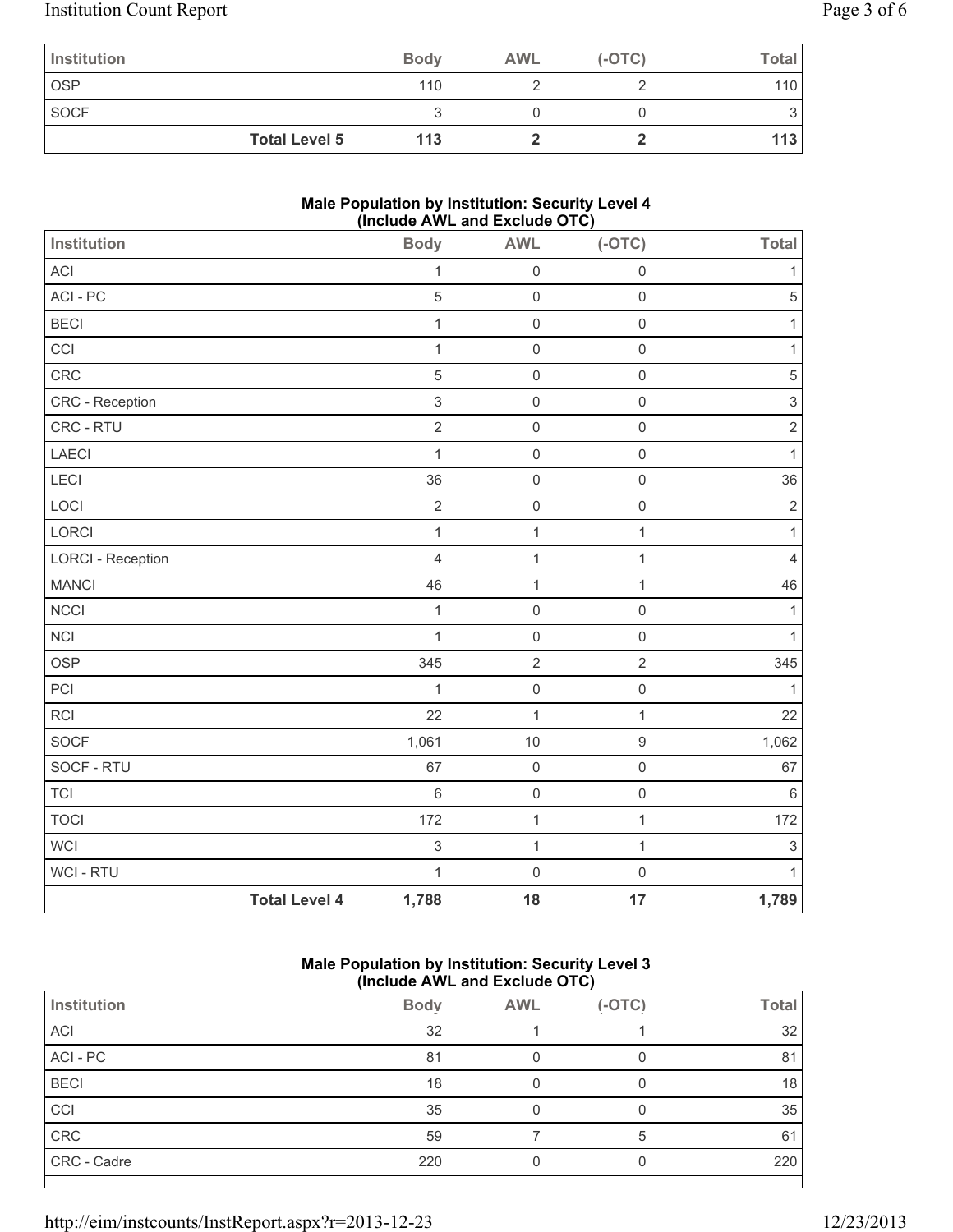# Institution Count Report Page 4 of 6

| CRC - Reception                   |                      | 673              | $\boldsymbol{9}$          | $\,8\,$             | 674                       |
|-----------------------------------|----------------------|------------------|---------------------------|---------------------|---------------------------|
| CRC - RTU                         |                      | 90               | $\mathsf 0$               | $\mathsf{O}\xspace$ | $90\,$                    |
| <b>FMC</b>                        |                      | 13               | $\mathsf 0$               | $\mathsf{O}\xspace$ | 13                        |
| FMC - Intensive Care - Male (CMC) |                      | $\boldsymbol{7}$ | $\mathsf 0$               | $\mathsf{O}\xspace$ | $\overline{7}$            |
| GCI                               |                      | $\mathfrak{S}$   | $\mathsf 0$               | $\mathsf{O}\xspace$ | $\mathsf 3$               |
| LAECI                             |                      | 18               | $\mathsf 0$               | $\mathbf 0$         | 18                        |
| LECI                              |                      | 2,267            | $30\,$                    | 24                  | 2,273                     |
| LOCI                              |                      | 18               | $\mathsf 0$               | $\mathsf{O}\xspace$ | 18                        |
| LORCI                             |                      | 100              | $\,8\,$                   | $\overline{7}$      | 101                       |
| LORCI - Cadre                     |                      | 205              | $\mathbf{1}$              | $\mathsf{O}\xspace$ | 206                       |
| <b>LORCI - Reception</b>          |                      | 341              | $\,8\,$                   | $\,6\,$             | 343                       |
| <b>MACI</b>                       |                      | 11               | $\mathsf 0$               | $\mathsf{O}\xspace$ | 11                        |
| MACI - Youth                      |                      | 5                | $\mathsf 0$               | $\mathsf{O}\xspace$ | $\sqrt{5}$                |
| <b>MANCI</b>                      |                      | 1,964            | 19                        | 16                  | 1,967                     |
| MCI                               |                      | 20               | $\mathsf 0$               | $\mathsf{O}\xspace$ | 20                        |
| <b>NCCI</b>                       |                      | 13               | $\mathsf{O}\xspace$       | $\mathsf{O}\xspace$ | 13                        |
| <b>NCI</b>                        |                      | 18               | $\sqrt{5}$                | $\mathsf{O}\xspace$ | 23                        |
| <b>OSP</b>                        |                      | $\mathbf{1}$     | $\mathsf 0$               | $\mathsf{O}\xspace$ | $\mathbf{1}$              |
| PCI                               |                      | 48               | $\overline{4}$            | $\mathsf{O}\xspace$ | 52                        |
| <b>RCI</b>                        |                      | 1,880            | 18                        | 13                  | 1,885                     |
| <b>RICI</b>                       |                      | 14               | $\mathsf 0$               | $\mathsf{O}\xspace$ | 14                        |
| SCI                               |                      | $\overline{2}$   | $\mathbf{1}$              | $\mathbf{1}$        | $\sqrt{2}$                |
| SOCF                              |                      | 88               | $\mathsf 0$               | $\mathsf{O}\xspace$ | 88                        |
| SOCF - RTU                        |                      | 3                | $\mathsf 0$               | $\mathbf 0$         | $\ensuremath{\mathsf{3}}$ |
| <b>TCI</b>                        |                      | 975              | 13                        | 11                  | 977                       |
| TCI - Camp                        |                      | $\overline{2}$   | $\mathsf 0$               | $\mathbf 0$         | $\overline{2}$            |
| <b>TOCI</b>                       |                      | 922              | $\,6\,$                   | $\overline{4}$      | 924                       |
| WCI                               |                      | 1,267            | $\ensuremath{\mathsf{3}}$ | $\mathfrak{S}$      | 1,267                     |
| WCI - RTU                         |                      | 49               | $\mathsf{O}\xspace$       | $\mathsf{O}\xspace$ | 49                        |
|                                   | <b>Total Level 3</b> | 11,462           | 133                       | 99                  | 11,496                    |

### **Male Population by Institution: Security Level 2 (Include AWL and Exclude OTC)**

| (include AWL and Exclude OTC) |             |            |          |              |
|-------------------------------|-------------|------------|----------|--------------|
| Institution                   | <b>Body</b> | <b>AWL</b> | $(-OTC)$ | <b>Total</b> |
| <b>ACI</b>                    | 565         | 4          | 2        | 567          |
| ACI - PC                      | 56          | 0          | 0        | 56           |
| <b>ACI - RTU</b>              | 79          |            | 0        | 80           |
| <b>BECI</b>                   | 1,478       | 17         | 13       | 1,482        |
| <b>BECI</b> - Camp            |             | 0          | 0        |              |
| CCI                           | 1,862       | 19         | 12       | 1,869        |
| CRC                           | 85          | 4          | 2        | 87           |
| CRC - Cadre                   | 58          | 0          | $\Omega$ | 58           |
| CRC - Reception               | 230         | 8          | 4        | 234          |
|                               |             |            |          |              |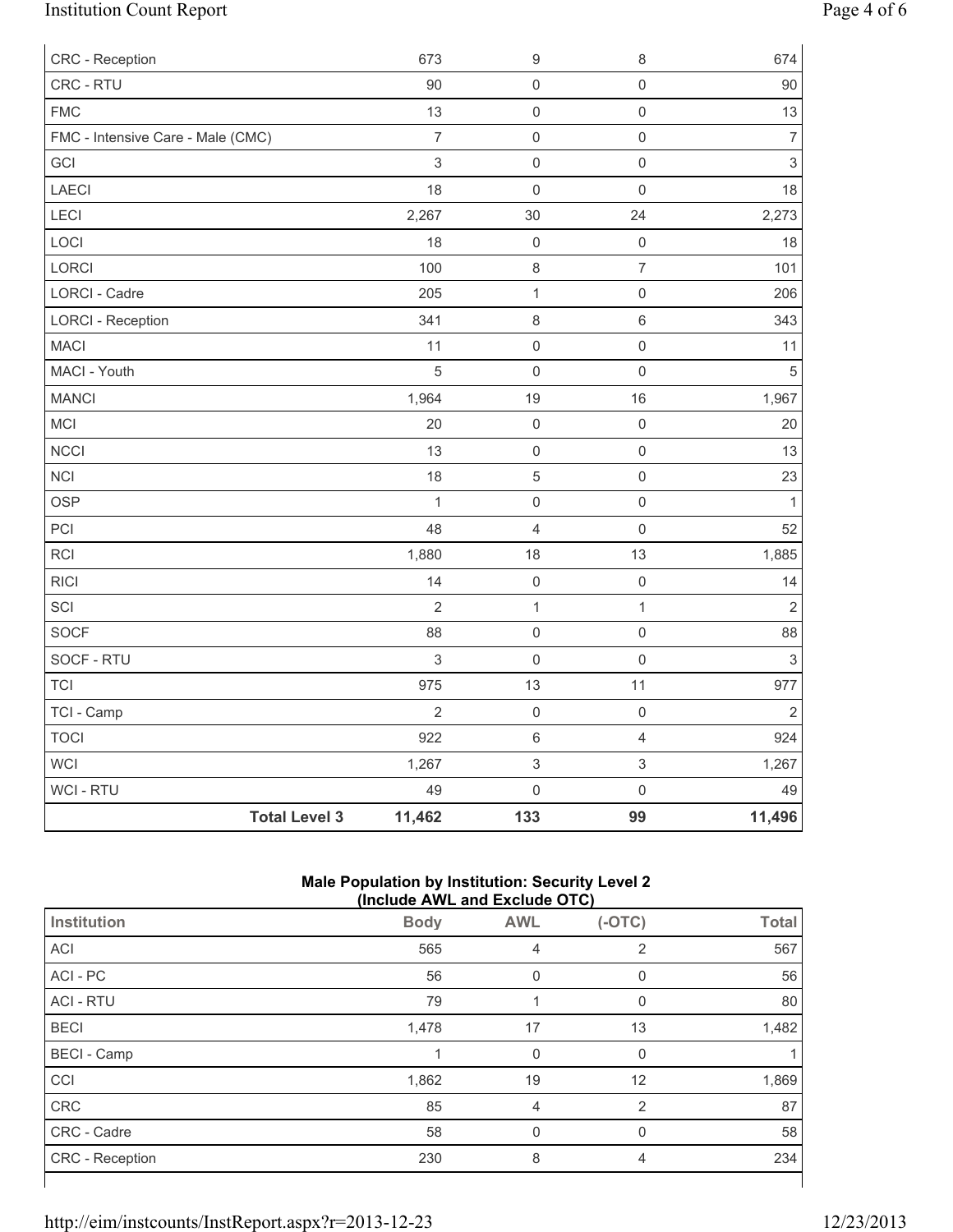# Institution Count Report Page 5 of 6

| CRC - RTU                         | 20           | $\mathsf 0$               | $\mathbf 0$         | 20             |
|-----------------------------------|--------------|---------------------------|---------------------|----------------|
| <b>FMC</b>                        | 13           | $\mathbf{1}$              | $\mathsf{O}\xspace$ | 14             |
| FMC - Intensive Care - Male (CMC) | 19           | $\mathsf 0$               | $\mathsf{O}\xspace$ | 19             |
| GCI                               | 762          | 5                         | $\mathfrak{S}$      | 764            |
| LAECI                             | 1,360        | 22                        | 14                  | 1,368          |
| LECI                              | 104          | $\overline{2}$            | $\mathbf{1}$        | 105            |
| LOCI                              | 1,127        | $\ensuremath{\mathsf{3}}$ | $\mathsf 3$         | 1,127          |
| LORCI                             | 81           | $\overline{2}$            | $\overline{2}$      | 81             |
| <b>LORCI - Cadre</b>              | 19           | $\mathsf{O}\xspace$       | $\mathsf{O}\xspace$ | 19             |
| <b>LORCI - Reception</b>          | 192          | $\mathsf g$               | $\,8\,$             | 193            |
| <b>MACI</b>                       | 1,031        | 4                         | $\overline{2}$      | 1,033          |
| MACI - Youth                      | 12           | $\mathsf 0$               | $\mathsf{O}\xspace$ | 12             |
| <b>MANCI</b>                      | 101          | $\mathsf 0$               | $\mathsf 0$         | 101            |
| MANCI - Camp                      | $\mathbf{1}$ | $\mathsf{O}\xspace$       | $\mathbf 0$         | 1              |
| MCI                               | 1,718        | 27                        | 16                  | 1,729          |
| MCI - Camp                        | $\mathbf{1}$ | $\mathsf 0$               | $\mathsf{O}\xspace$ | $\mathbf{1}$   |
| <b>NCCI</b>                       | 1,481        | 12                        | $\boldsymbol{9}$    | 1,484          |
| NCCI - Camp                       | 3            | $\mathbf 0$               | $\mathsf{O}\xspace$ | $\mathfrak{S}$ |
| <b>NCI</b>                        | 1,916        | 29                        | 21                  | 1,924          |
| PCI                               | 812          | 14                        | $\mathbf 1$         | 825            |
| RCI                               | 130          | $\mathbf{1}$              | $\mathsf{O}\xspace$ | 131            |
| <b>RICI</b>                       | 719          | 9                         | $\overline{4}$      | 724            |
| SCI                               | 1,106        | 14                        | $10$                | 1,110          |
| <b>TCI</b>                        | 61           | $\mathbf{1}$              | $\mathbf{1}$        | 61             |
| <b>TOCI</b>                       | 54           | $\mathbf{1}$              | $\mathbf{1}$        | 54             |
| <b>WCI</b>                        | 95           | $\mathsf 0$               | $\mathsf{O}\xspace$ | 95             |
| <b>Total Level 2</b>              | 17,352       | 209                       | 129                 | 17,432         |

#### **Male Population by Institution: Security Level 1 (Include AWL and Exclude OTC)**

| Institution                       | <b>Body</b> | <b>AWL</b>       | $(-OTC)$     | <b>Total</b> |
|-----------------------------------|-------------|------------------|--------------|--------------|
| <b>ACI</b>                        | 724         | 4                |              | 727          |
| ACI - PC                          | 23          | 0                | $\mathbf{0}$ | 23           |
| <b>ACI - RTU</b>                  | 44          | $\boldsymbol{0}$ | $\mathbf 0$  | 44           |
| <b>BECI</b>                       | 739         | 16               | 11           | 744          |
| <b>BECI</b> - Camp                | 475         | $\boldsymbol{0}$ | 0            | 475          |
| CCI                               | 799         | 7                | 3            | 803          |
| <b>CRC</b>                        | 74          |                  |              | 74           |
| CRC - Cadre                       | 9           | 0                | 0            | 9            |
| CRC - Reception                   | 246         | 7                | 6            | 247          |
| <b>CRC - RTU</b>                  | 11          | $\mathbf 0$      | 0            | 11           |
| <b>FMC</b>                        | 378         | 4                |              | 381          |
| FMC - Intensive Care - Male (CMC) | 12          | $\mathbf 0$      | $\mathbf{0}$ | 12           |
|                                   |             |                  |              |              |